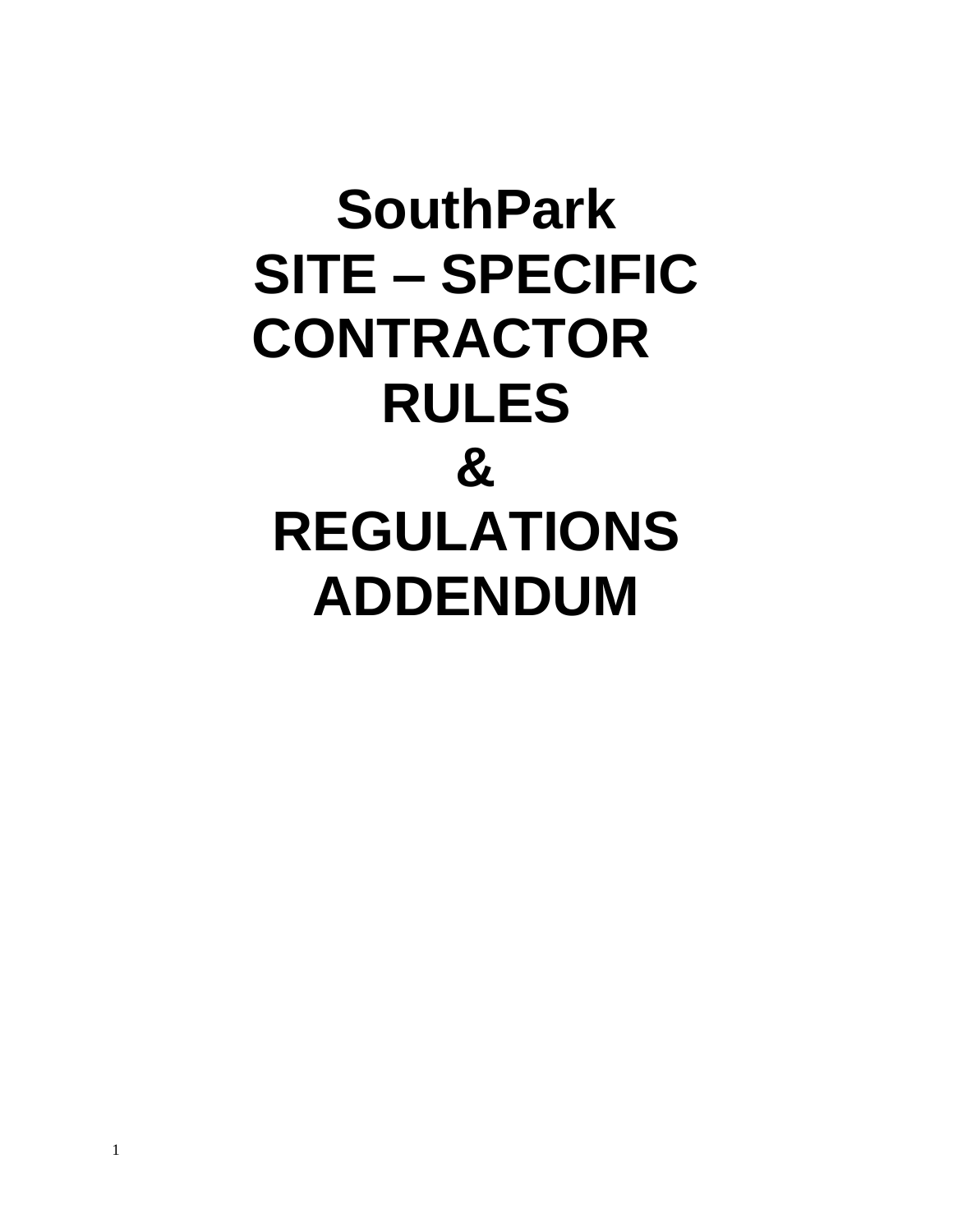## **1. TRASH REMOVAL**

Contactor agrees to order an "Open Top" trash container, to be placed at a location determined at the meeting. Contractor is to specifically request a container that is 'graffiti free'

Trash may only be transported through corridors and common area during non operating hours until 9:30 am daily.

Contractor will monitor "open top" container insuring that doors are kept closed and area around container is kept free of debris at all times. The Mall will not be held responsible for unauthorized dumping into the contractor's open top container.

Contractor should never let the open top exceed 75% capacity. Contractor should have material needed (tarp, rope) to secure contents of the open top in case of inclement weather.

## **2. PARKING**

Parking will be monitored and violators will be subject to tow at owner's expense in conjunction with posted local jurisdiction laws related to Private Property Impounds. Parking during holiday or other peak periods may occur on off site parking lots. Please check with Director of Operations for details based on your construction schedule.

Management reserves the right to eject any sub contractor for excessive violations or aggressive behavior.

#### **3. DELIVERIES**

Contractor must advise Management and Security of all deliveries 24 hours in advance.

Deliveries will take place at designated Truck Docks or designated areas and will be completed by 9:30 am.

Deliveries will never occur at entrances.

Contractor is responsible for assuring that area is left in a clean safe condition after deliveries are completed.

At no times a vehicles (truck, fork lift, boom etc.) be driven through the common area without the express permission of Management.

#### **4. ROOF ACCESS**

Contractor acknowledges that *Davco* is the REQUIRED contractor and the only contractor allowed to perform any modifications and repairs. The phone number for can be found at the end of this document under "Required Contractors".

Contractor is responsible for maintaining the roof in clean condition.

Contractor will give Management 24 hours in advance notice for roof access and contact security for access.

The contractor is responsible for identifying all roof top equipment with the store name and address.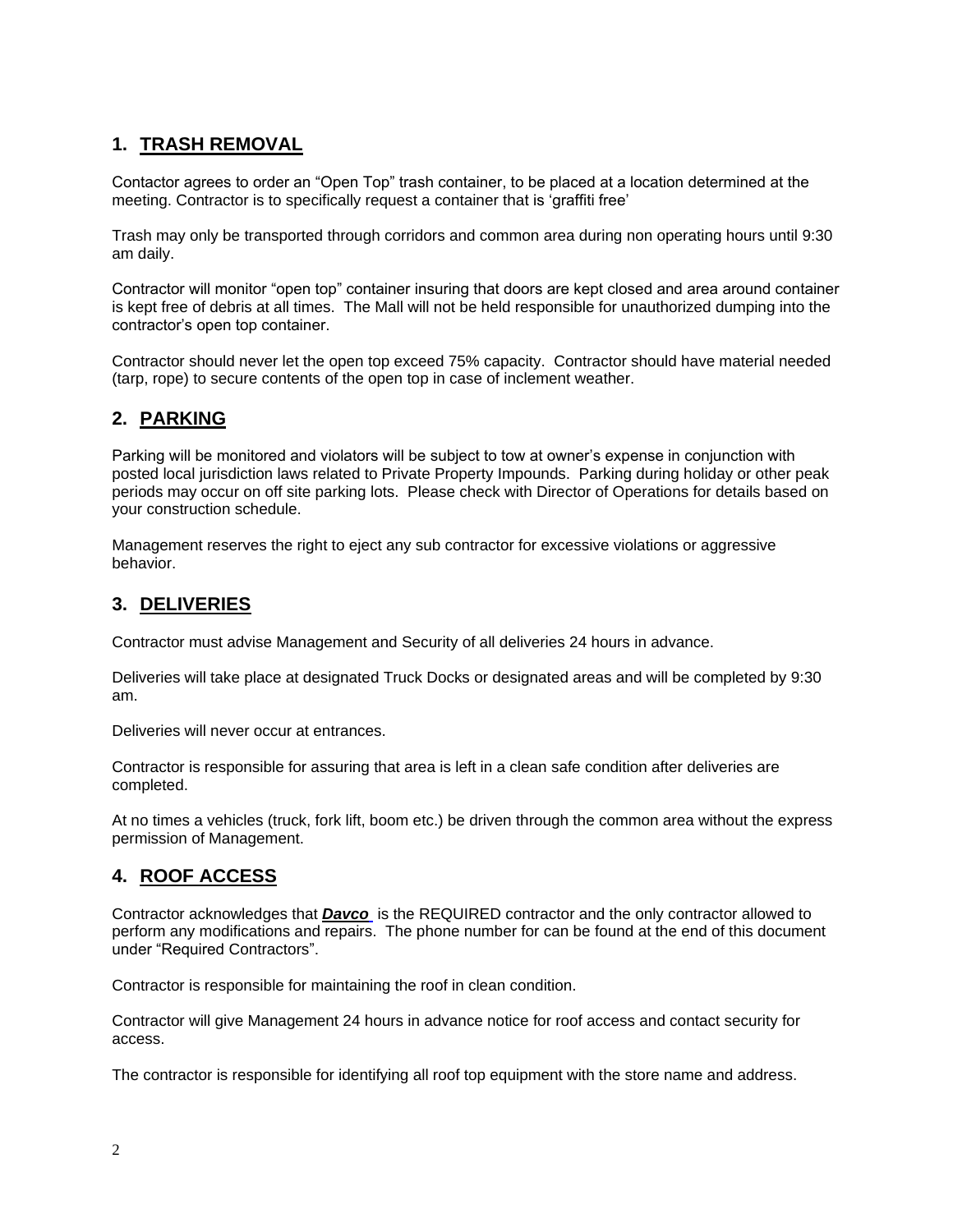Contractor is required to use specific material and methodology on Butler or other standing metal seam roofing systems as specified by site.

#### **5. FIRE LIFE SAFETY - THIS APPLIES TO ALL SITES:**

"Tenant's contractor will reimburse *SouthPark Mall* for any false alarm charges from the Fire Department resulting from acts of failure to call in alarm, knocking a sprinkler head off, and /or other act that creates a Fire Department call out that result in false alarm charge. The false alarm cost will be deducted from any balance remaining on construction deposit and should the cost exceed the deposit; the balance will be billed to the tenant for reimbursement. "

General Contractor is responsible for obtaining the Global Risk Consultant Submittal letter and submitting to the Mall Management Office prior to starting sprinkler construction. The General Contractor must provide the Global Risk Consultant Approval Letter to Mall Management Office as part of the Post Construction Checklist process.

A 24 hour notice is required before sprinkler drain downs can occur.

There is a charge of \$250.00 for each sprinkler drain down. If your contractor is other than Simplex.

In the event of a sprinkler head rupture caused by construction the contractor will be charged the drain down fee (\$250.00) plus damages and cleanup cost. **Additional fines may apply.**

## **6. BARRICADES**

Contractor is responsible for barricade installation. All Barricades will be by Boston Barricade

Barricade Contractors are charged an overnight access fee for installing the tenant store front barricade plus a cleaning and coordination fee following the below charge guidelines.

| <b>Barricade Contractor Charges</b> | <b>Charge</b> |                                       | <b>CONTRACTOR CHARGES:</b> |
|-------------------------------------|---------------|---------------------------------------|----------------------------|
| <b>Store Front Linear Feet</b>      | Fee           | <b>Fee Calculation</b>                | Total                      |
| ALL                                 | Flat Fee   S  | 100.00                                | 100.00                     |
| ALL                                 |               | 2.00 per store front Linear Feet   \$ |                            |

Construction barricade will have a front entrance only if there is no rear door into the space, or as required by code. It must also have dust barriers and floor protection and approved graphics package.

Contractor will be responsible for keeping the common area in front of the barricade in pristine condition. The contractor must also place a 4' x 4' damp carpet at the entrance way. This carpet remnant must be cleaned or changed out daily. Contractor will be held responsible for ensuring that no dust or debris is permitted in the corridors and common area.

If a barricade door is needed a 6 foot wide double door which will open inward is required. The Contractor will keep doors clean, in working condition, and must be able to lock at all times.

Marketing must approve all graphics on barricades.

SouthPark requires the barricade and graphics to be installed same night, so in order to get all approvals lined up, graphics sent to print and installers hands in time to go up with the barricade (graphics are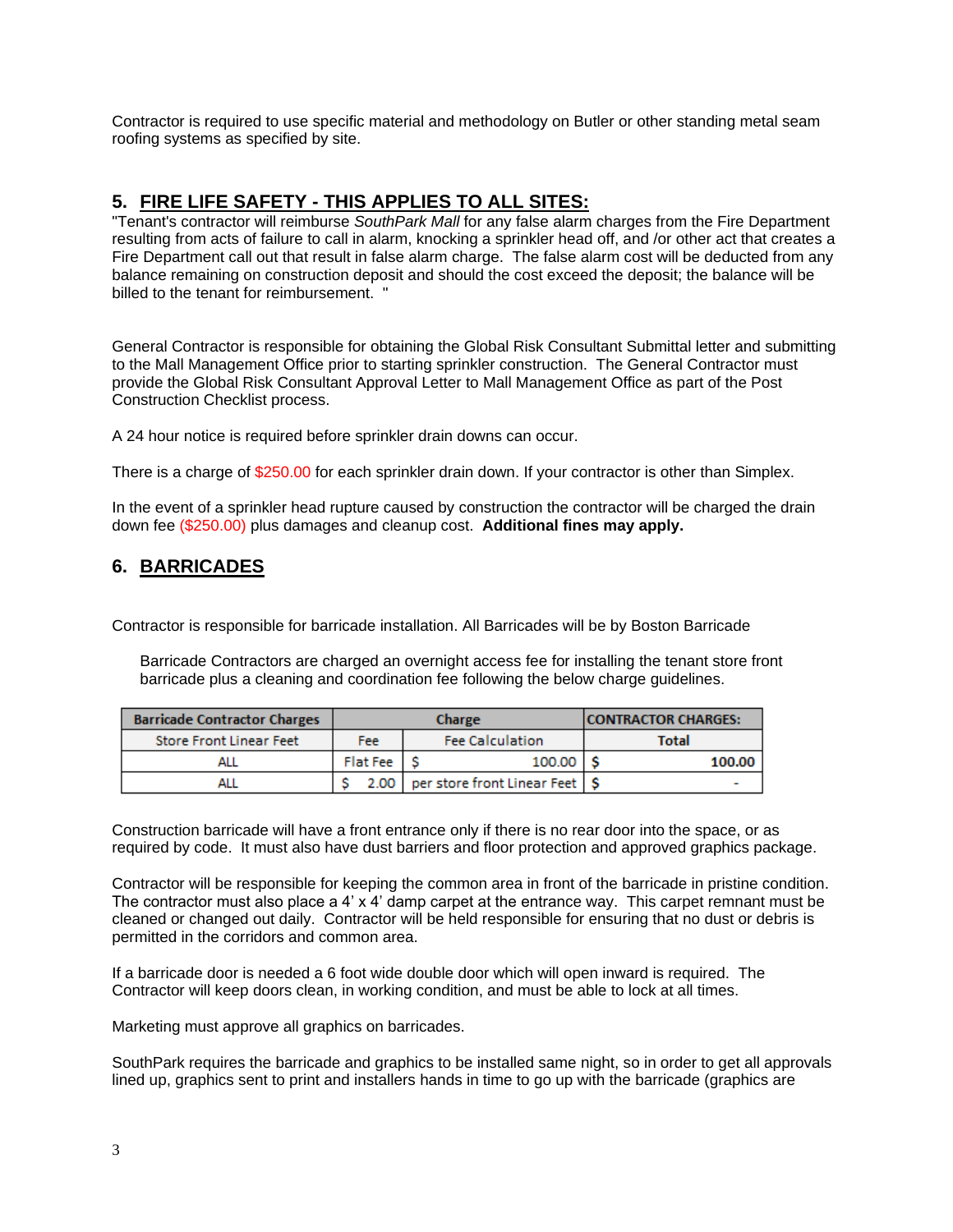produced and shipped from our print facility in Southern California), Boston Barricade would need to have the file at least 10 days prior to the install date.

Contractors are not allowed to advertise on barricade.

Contractor is responsible to maintain barricade. Any damage to barricade must be repaired within 24 hours.

Barricade doors will be closed at all times.

Contractor shall supply Management and Security each with a set of keys to the tenant space for emergency access.

Construction barricade will not be removed until all construction is completed, store front signage is operational, store is merchandised, and store has been inspected and approved by Management.

## **7. TENANT SPACE**

Contractor should work in a manner as not to impede the business at The Mall. Heavy demo and other noise producing work, may only take place during the center's non-operating hours.

Contractor's superintendent must be on site while all work is being done in tenant space. Subcontractors cannot be left unsupervised

The Contractor will keep a copy of stamped and approved plans on site at all times.

No smoking or alcoholic beverages will be allowed in space.

Any damage to corridors, doors, store fronts, or common area must be repaired within 24 hours.

The Mall does not loan tools to Contractors.

Gas and diesel operated equipment are prohibited from use in tenant spaces. Propane equipment must be reviewed and approved by mall management prior to use.

Common area restrooms are "Off Limits" to all construction personnel.

Management will conduct at least one daily walk through of the construction site,

Management will be notified and present for all inspections.

Before space turnover to Tenant, Contractor will change out all A/C filters and "Run" all waste lines to insure lines are.

#### **8. CONSTRUCTION FEES / DEPOSITS** (not subject to waiver or cap unless lease specified)

#### **A. CONSTRUCTION DEPOSIT**

A construction deposit, a minimum amount of **\$7500.00** (A larger deposit may be required at certain properties. Refer to lease for amount) from which the LANDLORD may deduct fines and LANDLORD'S cost to repair damage to common areas or other Tenants, caused by Tenant's contractor(s).

#### **B. TEMPORARY ELECTRIC POWER**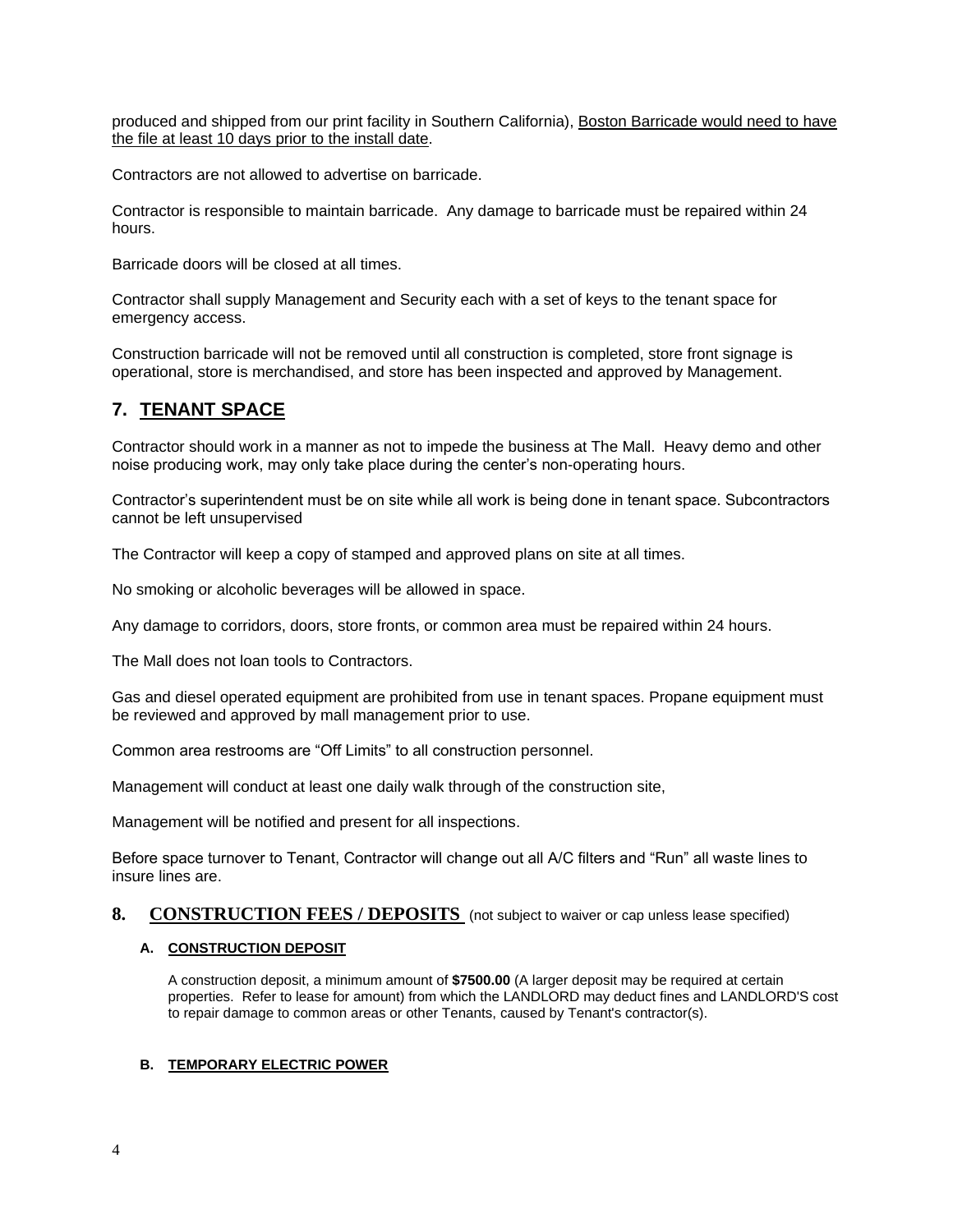TENANT'S CONTRACTOR is responsible to coordinate temporary electric power by tying into the building permanent power source (redistribution).



Redistribution by LANDLORD (Non-Refundable Fee Applies)

| Tenant's Space Square Footage | Charge   |
|-------------------------------|----------|
| 0-1000                        | \$.34/SF |
| 1001-5000                     | \$.43/SF |
| <b>OVER 5000</b>              | \$.53/SF |

#### **C. TEMPORARY WATER**

TENANT'S CONTRACTOR is responsible for paying a non-refundable fee associated with temporary water usage.

| Tenant's Space Square Footage            | Charge   |
|------------------------------------------|----------|
| All                                      | \$.10/SF |
| Not to Exceed \$250 per construction job |          |

#### **D. PARKING SERVICES**

TENANT's CONTRACTOR is required to pay a non-refundable fee associated with parking services during on site construction. This fee is **\$250/month with a one month minimum charge.** A parking pass will be given to the contractor to be placed in the dashboard of the designated vehicle(s).

#### **E. AFTER-HOURS ACCESS**

TENANT's CONTRACTOR is required to pay a non-refundable fee associated with after-hours access services during after-hours construction. This fee is **\$100/single access not to exceed \$400 per construction job.** 

#### **F. CLEANING CHARGES**

TENANT's CONTRACTOR is required to pay a non-refundable fee associated with the housekeeping/cleaning of the common area/back corridors around their designated space

| Tenant's Space Square Footage            | Charge   |  |
|------------------------------------------|----------|--|
| All                                      | \$.20/SF |  |
| Not to Exceed \$500 per construction job |          |  |

#### **G. STORAGE/WASTE HANDLING CONTAINERS**

Should space be needed to place a container for construction disposal (open-top containers) or a storage pod/container, this can be made available at a charge of **\$250/month with a one month minimum charge**. Location information can be found in *Section 3.3*.

.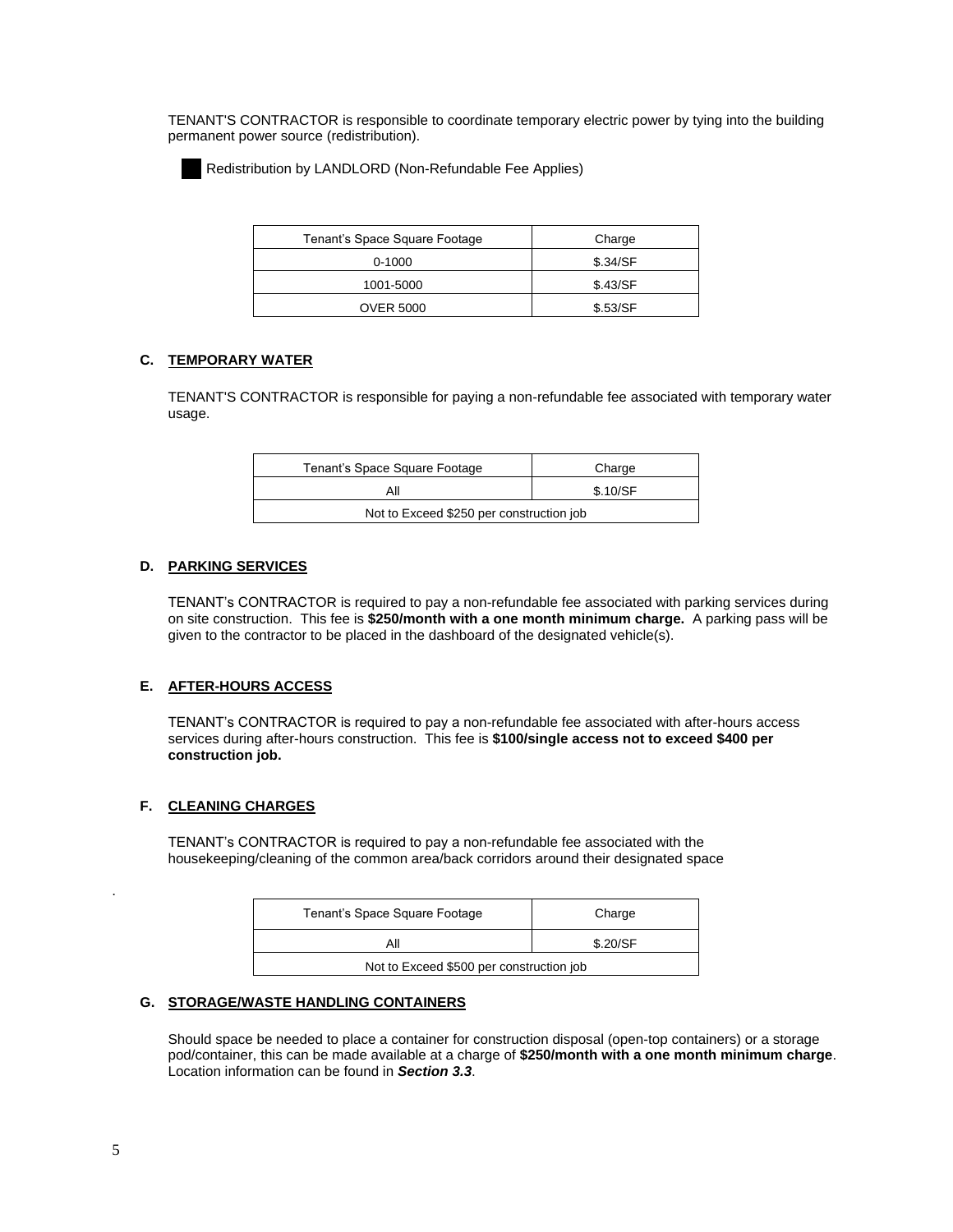#### **H. COORDINATION CHARGES**

TENANT's CONTRACTOR is required to pay a non-refundable fee associated with coordination of services during on site construction. This fee is a **flat rate of \$250**.

#### **I. HELICOPTER LIFT & CRANE CHARGES**

TENANT's CONTRACTOR is required to pay a non-refundable fee associated with helicopter lift access during on-site construction. This fee is **\$500 per occurrence**. The crane fee is **\$100 per occurrence.** 

#### **J. SPRINKLER DOWN DRAIN CHARGES**

TENANT's CONTRACTOR is required to pay a non-refundable fee associated with sprinkler down drain charges during on-site construction. This fee is **\$250 per occurrence**.

#### **K. W- 9 FORM**

A W-9 Form must be completed by tenant's contractor and provided to Landlord before construction commences. Failure to submit a W-9 may cause delays in return of any construction deposit on file.

#### **L. PREPAYMENT CHECK**

Please make all checks payable to the following:

#### **9. FINES**

The following infractions will draw an immediate fine:

| Failure to use required vendor                    | \$200.00 | +cost to repair                         |
|---------------------------------------------------|----------|-----------------------------------------|
| Smoking inside space                              | \$200.00 | +ejection from work site                |
| Pouring concrete/grout/paint down drain           | \$200.00 | +cost to "jet" all drain lines in space |
| Putting trash in Mall Dumpster                    | \$200.00 | +cost to pull                           |
| Working in the electric room without notification | \$100.00 |                                         |
| Materials equipment left in loading dock          | \$500.00 | +cost to discard                        |
| Debris left in loading dock                       | \$500.00 | +cleanup cost                           |
| Use of public restrooms                           | \$500.00 | +cleaning cost                          |
| Barricade/back door left open                     | \$200.00 |                                         |
| Continual parking violations                      | \$200.00 |                                         |
| Unclean common area                               | \$200.00 | + cleaning cost                         |
| Failure to check with Security                    | \$200.00 |                                         |
| Debris around "open top" container                | \$350.00 | +cleanup cost                           |
| Debris left on roof                               | \$500.00 | +cleanup cost                           |

#### **10. SECURITY PROCEDURES**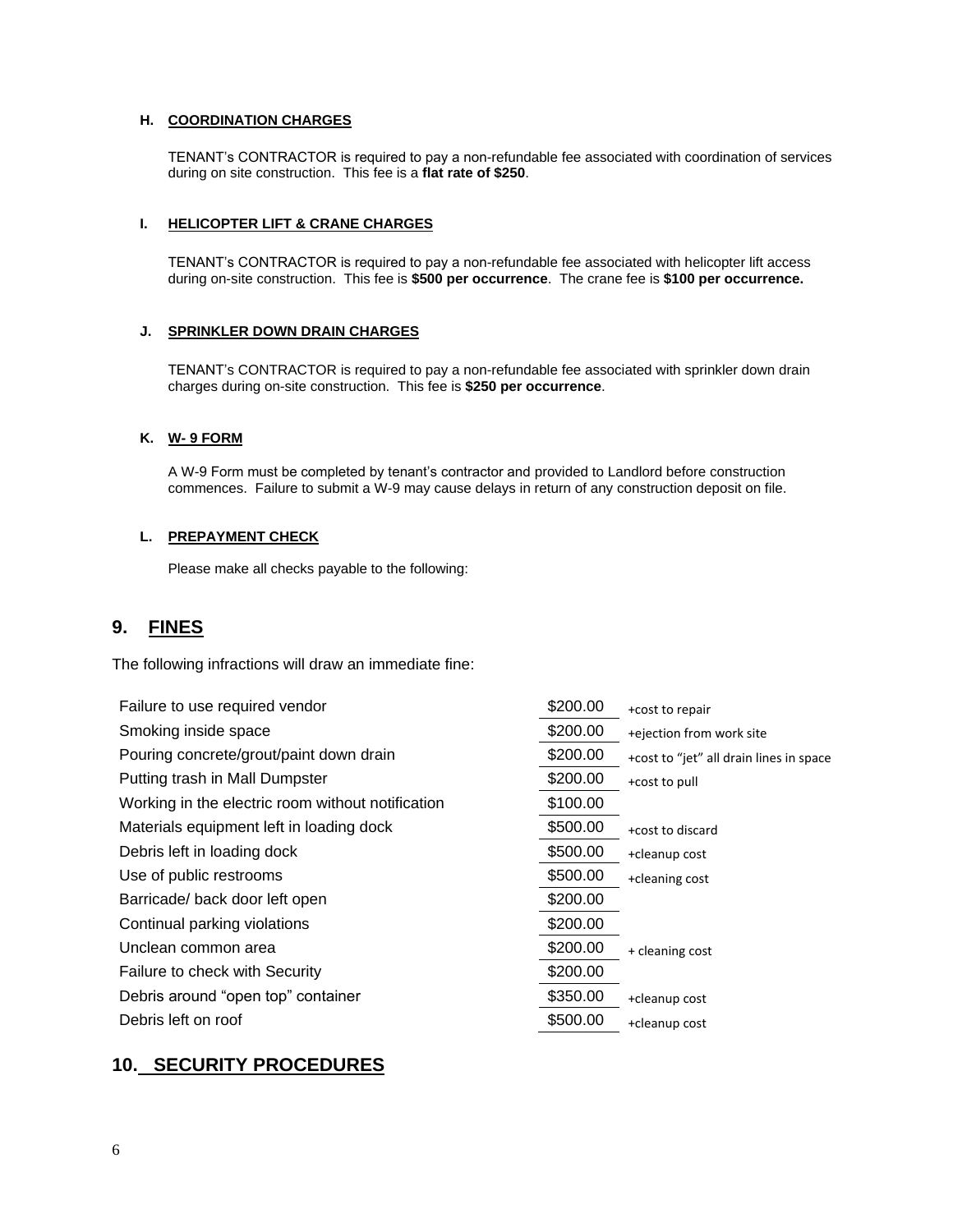After Hours access requires After Hours Access Form (found in this packet) to be completed and submitted to Mall Management prior to accessing the building outside of normal business hours. When arriving after hours you will need sign in with Security call dispatch 704-364-3014.

## **11. MALL COMMON AREA TILE**

Common Area Tile Spec: **German Jura Beige Limestone 16" x 16"** Contractors need to source this product directly for tying store fronts into our common area, the mall has limited availability @\$35 per piece which can become unavailable at any time.

## **12. WALK OFF MATS**

All barricade entrances must have a walk off matt to prevent dust and debris from being tracked into the mall. The two options are: 1) Crown CLEAN STEP DIRT GRABBER MATS, with peel away layers. 2) Carpet Matt with spray bottle w/ water. Keep the mat damp.

## **13. HVAC AUTOMATION CONTROLS**

Tenant's HVAC System will be required to interface with the Landlord's Energy Management System. Tenant shall provide the required 2-way modulating control valves for the unit(s) cooling coil(s). A Simon acceptable installing Contractor must be contracted at the beginning of each project even if no controls are being upgraded or changed. They update the frontend system with new tenant info and ensure working order of all components. This work cannot be performed by any other than that of Simon approved contractors.

If installing a new AHU or upgrading non-working and/or Tridium controls, tenants will need to provide a **Distech** BACnet/IP controller. This is the ECLYPSE Connected Equipment Controller (ECY-303) or other Distech IP controller suitable for the application but if other than (ECY-303) must be pre-approved by Simon as specified in the bulletin which will be provided. Data sheet will be provided with the Property Rule & Regulation documents

## **14. Plumbing in Lower Level Garage Ceiling**

Only Cast Iron piping is permitted for all drain lines located under tenant spaces in the lower level parking garage ceiling area. Plumbing lines need to have a laminated placard attached to the plumbing line clearly identifying the tenant space that those lines service.

## **15. CHARLOTTE FIRE DEPARTMENT INSPECTION PROCESS**

All tenant construction at SouthPark Mall requires an inspection by The Charlotte Fire Department Inspector. There are a total of 3 inspections required during the build-out process.

- 1<sup>st</sup> Above ceiling for sprinkler head placement, check the sprinkler pipes and make sure nothing is attached to them.
- $\bullet$  2<sup>nd</sup> Fire alarm test (this will need to be done prior to 8:30am)
- 3<sup>rd</sup> Final inspection to check furniture placement.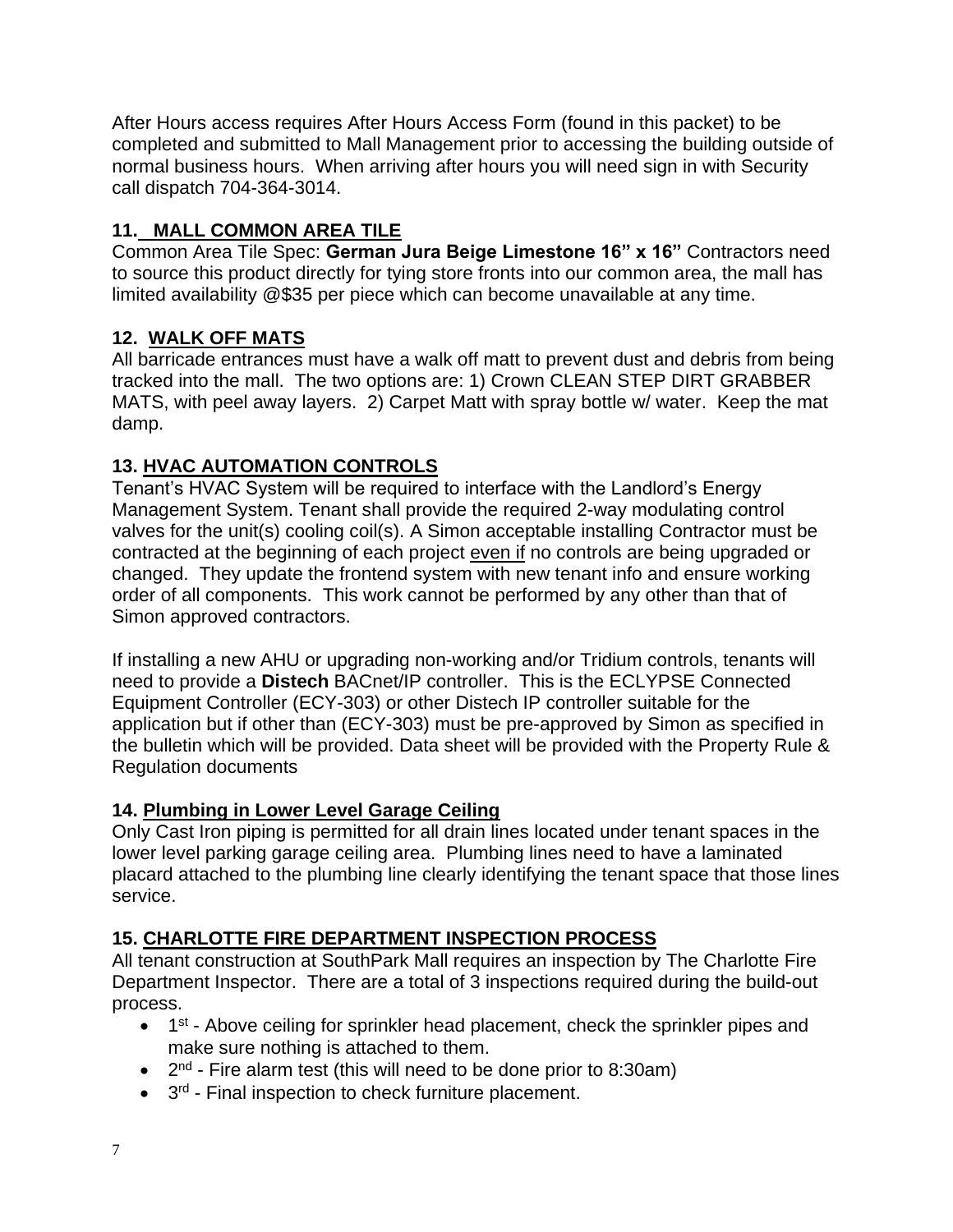You will need to contact the inspector at least 72 hrs prior to needed inspection in order to get it scheduled, preferably though email.

## **CFD Contact:**

Tyler Dickson Charlotte Fire Department Fire Inspector Level III 704-619-5317 [rdickson@ci.charlotte.nc.us](mailto:rdickson@ci.charlotte.nc.us)

## **MALL CONTACT INFORMATION**

*Randy Thomas, Mall General Manager - 704-295-0975* rthomas@simon.com

*Curt White, Director of Operations* - 704-295-0975 curt.white@simon.com

*Daniel Hall, Assistant Director of Operations* – 704-295-0975 daniel.hall@simon.com

*Mall Security 704-364-3014*

#### REQUIRED CONTRACTORS

Sprinkler Contractors:

| Company Name: Johnson Controls                            |
|-----------------------------------------------------------|
| Contact Person: Chris Franche christopher.franche@jci.com |
| office 704-501-0500 - mobile 704-517-8484<br>Phone:       |
| Address:                                                  |
| Charlotte, NC                                             |
|                                                           |

| Company Name: Century Fire Protection     |
|-------------------------------------------|
| <b>Contact Person:</b>                    |
| Phone:<br>770-506-2388                    |
| Address:                                  |
|                                           |
| Company Name: Performance Fire Protection |
| <b>Contact Person: Chad Whisnant</b>      |
| 980-722-2056                              |
| cwhisnant@performancefire.com             |

Roofing Contractor

| Company Name: Davco       |  |
|---------------------------|--|
| Contact Person: Dan Davis |  |
| Phone: 704-817-9788       |  |
| Address:                  |  |
|                           |  |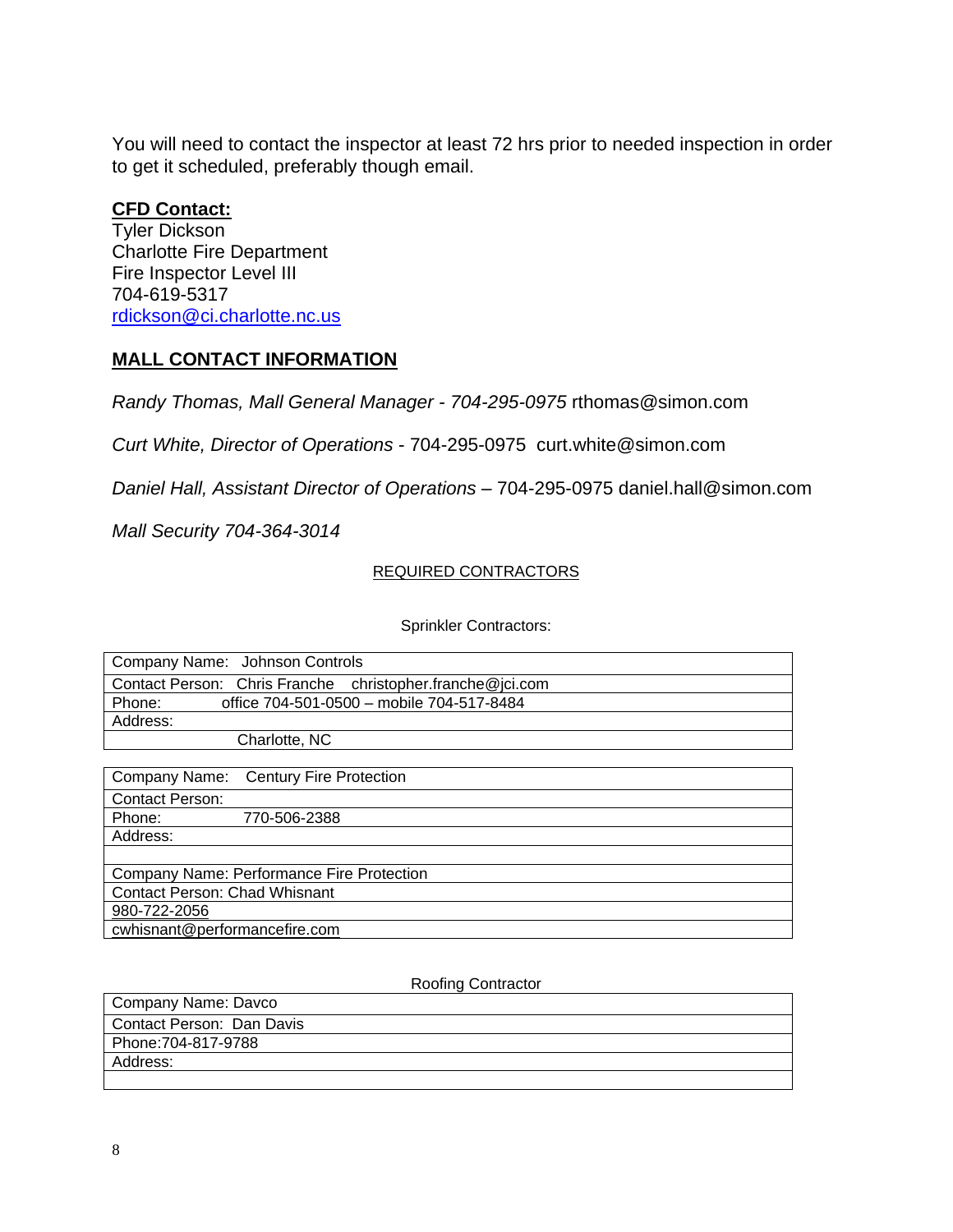#### Fire Alarm Contractor

|          | Company Name: Johnson Controls |                       |
|----------|--------------------------------|-----------------------|
|          | Contact Person: Jameson Ewing  |                       |
| Phone:   | Mobile 980-264-3557            | jameson.ewing@jci.com |
| Address: |                                |                       |
|          |                                |                       |

#### HVAC EMS/BMS Contractor

Company Name: Emcore Aircond Contact Person: Nick Goudoras Phone and Fax: 704-641-0304

#### Open Top Dumpsters

| Company Name: Berry's Container Service     |
|---------------------------------------------|
| Contact Person:                             |
| Phone and Fax: 704-734-8382                 |
| Address: P.O. Box 13103, Gastonia, NC 28052 |
|                                             |

#### Barricade Companies

| bwinkler@bostonrs.com             |
|-----------------------------------|
| 866-866-0925, Direct 772-257.7158 |
| Brian Winkler cell: 845-476-7777  |
| <b>Boston Barricade</b>           |

#### PRE-QUALIFIED CONTRACTORS

#### General Contractor

| <b>Company Name: Pinnix General Contractors</b> |
|-------------------------------------------------|
| Contact Person: Brad Drury                      |
| Phone and Fax: 704.867.6383                     |
| Address: 315 South Street, Gastonia, NC 28053   |
|                                                 |

#### Plumbing

#### Electrical

| Company Name: LS Williams Electric CO        |
|----------------------------------------------|
| Contact Person: Scott Williams               |
| Phone and Fax: 704-334-9655                  |
| Address: 138 Atando Ave, Charlotte, NC 28206 |
|                                              |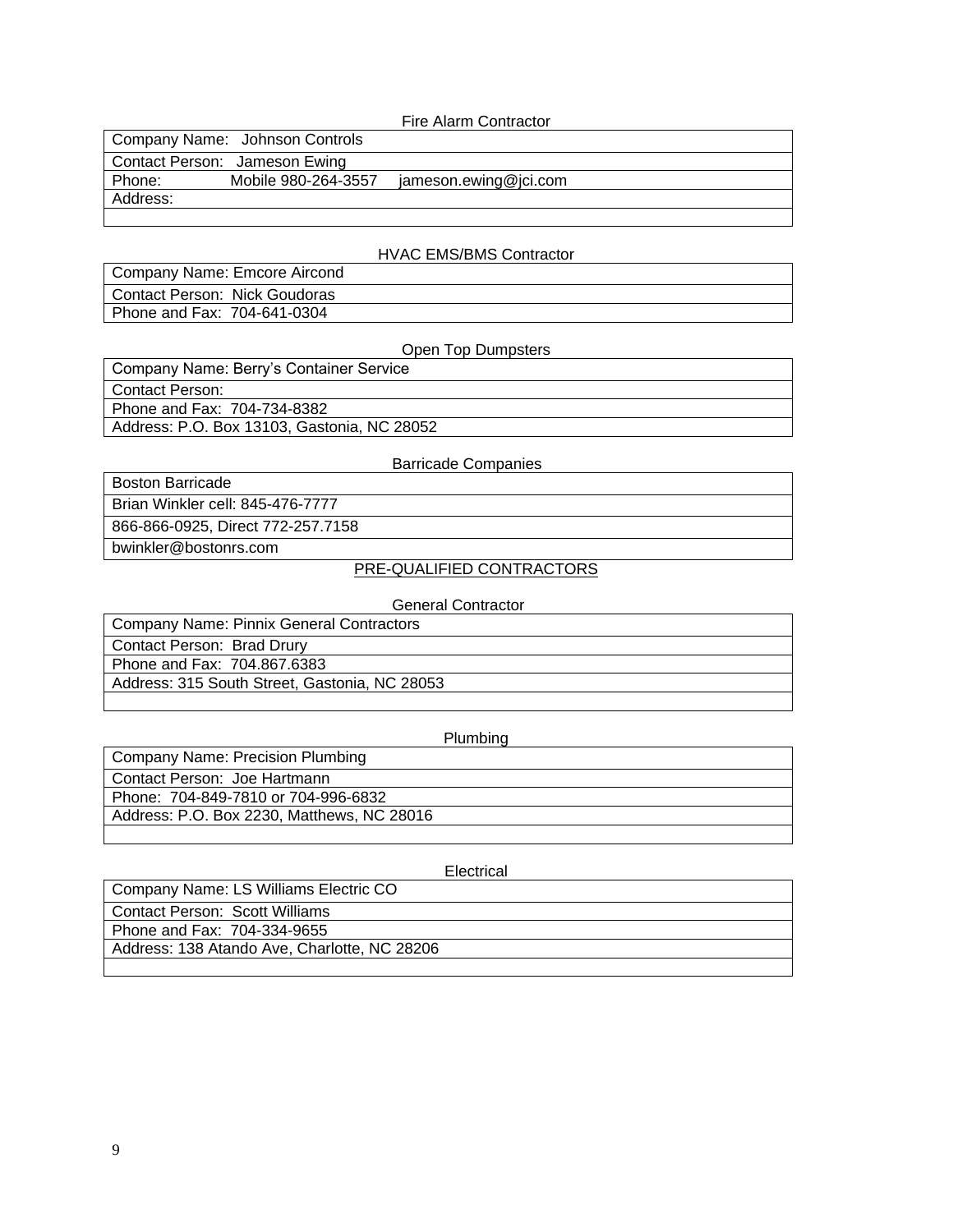## **SUBCONTRACTORS LIST**

All Tenant General Contractors are required to complete the following information for each Tenant space.

| Project Mgr Cell No. | Supervisor Cell No. |
|----------------------|---------------------|
|                      |                     |

#### **Electrical Contractor**

| Company Name:   |
|-----------------|
| Contact Person: |
| Phone and Fax:  |
| Address:        |
|                 |

## **Mechanical Contractor**

| Company Name:   |  |
|-----------------|--|
| Contact Person: |  |
| Phone and Fax:  |  |
| Address:        |  |
|                 |  |

## **Plumbing Contractor**

| Company Name:   |  |
|-----------------|--|
| Contact Person: |  |
| Phone and Fax:  |  |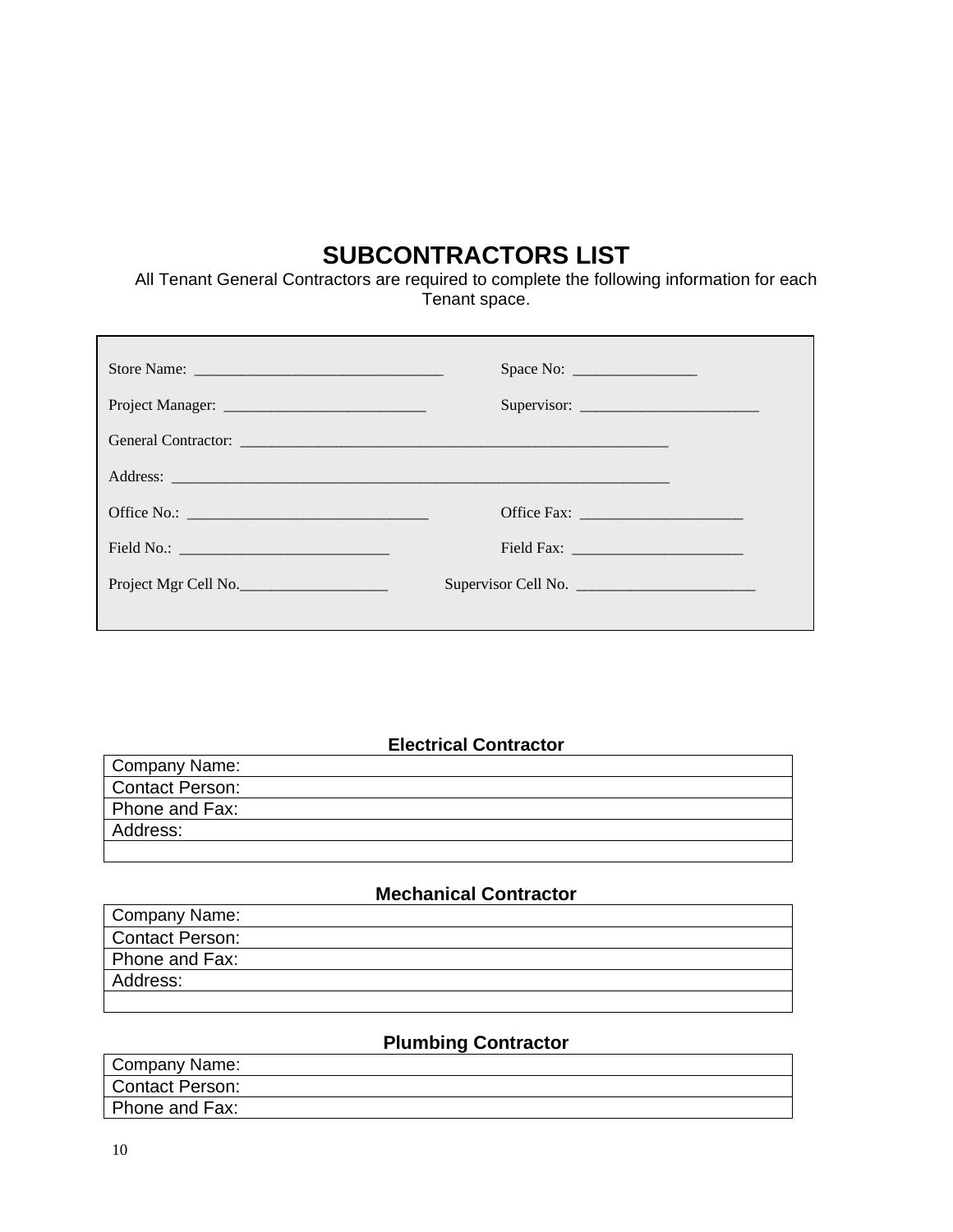Address:

## **Drywall Contractor**

| Company Name:   |  |
|-----------------|--|
| Contact Person: |  |
| Phone and Fax:  |  |
| Address:        |  |
|                 |  |

## **Painting Contractor**

| Company Name:          |  |
|------------------------|--|
| <b>Contact Person:</b> |  |
| Phone and Fax:         |  |
| Address:               |  |
|                        |  |

## **Carpentry Contractor**

| Company Name:   |
|-----------------|
| Contact Person: |
| Phone and Fax:  |
| Address:        |
|                 |

#### **Millwork Contractor**

| Company Name:          |
|------------------------|
| <b>Contact Person:</b> |
| Phone and Fax:         |
| Address:               |
|                        |

## **Wall Covering / Tile**

| Company Name:   |
|-----------------|
| Contact Person: |
| Phone and Fax:  |
| Address:        |
|                 |

#### **Storefront Contractor**

| Company Name:          |  |  |
|------------------------|--|--|
| <b>Contact Person:</b> |  |  |
| Phone and Fax:         |  |  |
| Address:               |  |  |
|                        |  |  |

## **Glass Contractor**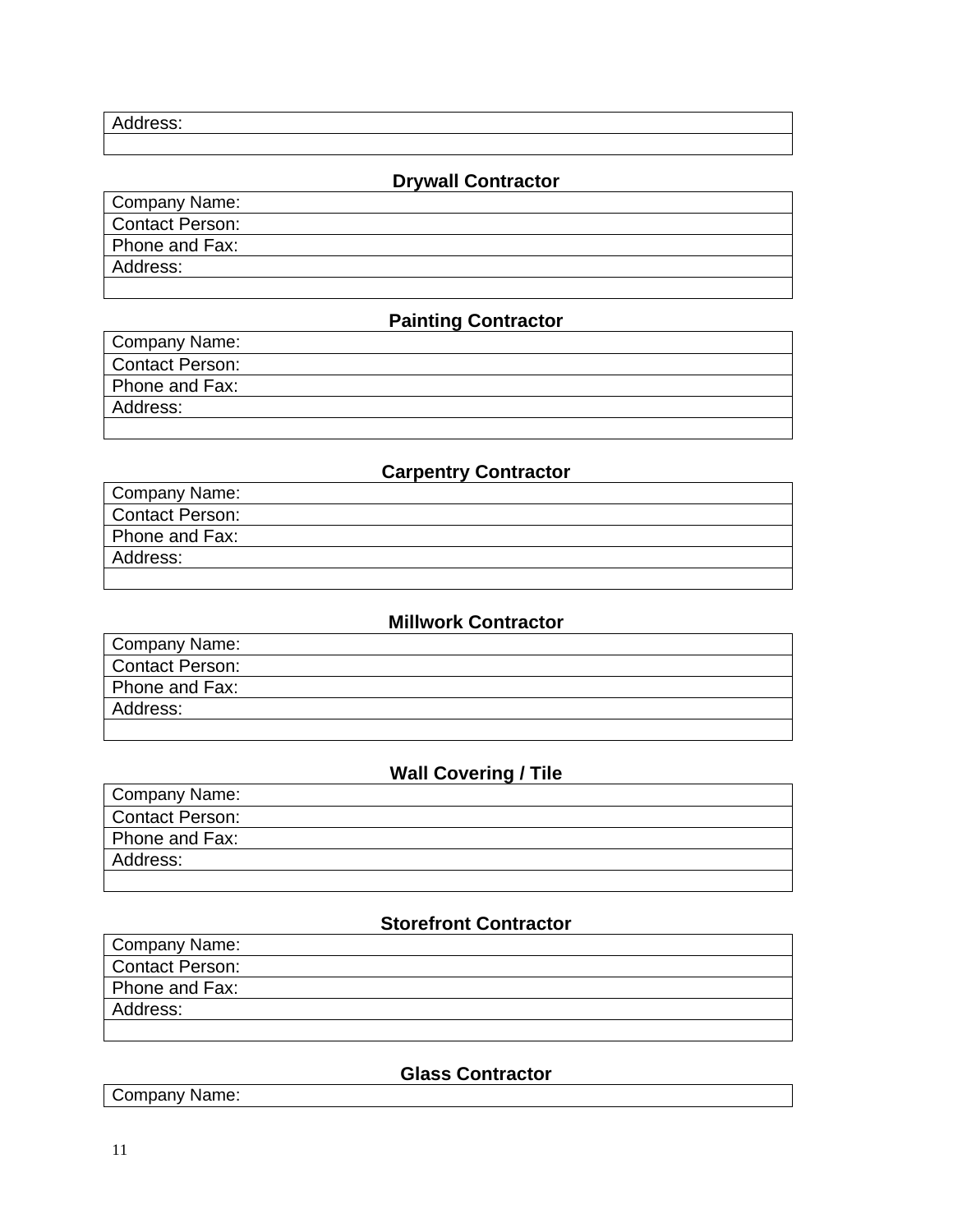| Contact Person: |  |  |
|-----------------|--|--|
| Phone and Fax:  |  |  |
| Address:        |  |  |
|                 |  |  |

## **Sign Contractor**

| Company Name:          |
|------------------------|
| <b>Contact Person:</b> |
| Phone and Fax:         |
| Address:               |
|                        |

## **Miscellaneous Contractor**

| Company Name:          |  |
|------------------------|--|
| <b>Contact Person:</b> |  |
| Phone and Fax:         |  |
| Address:               |  |
|                        |  |

| <b>CONSTRUCTION START DATE:</b> |  |
|---------------------------------|--|
| <b>FIXTURING DATE:</b>          |  |
| <b>COMPLETION DATE:</b>         |  |
| <b>MERCHANDISING DATE:</b>      |  |
|                                 |  |
|                                 |  |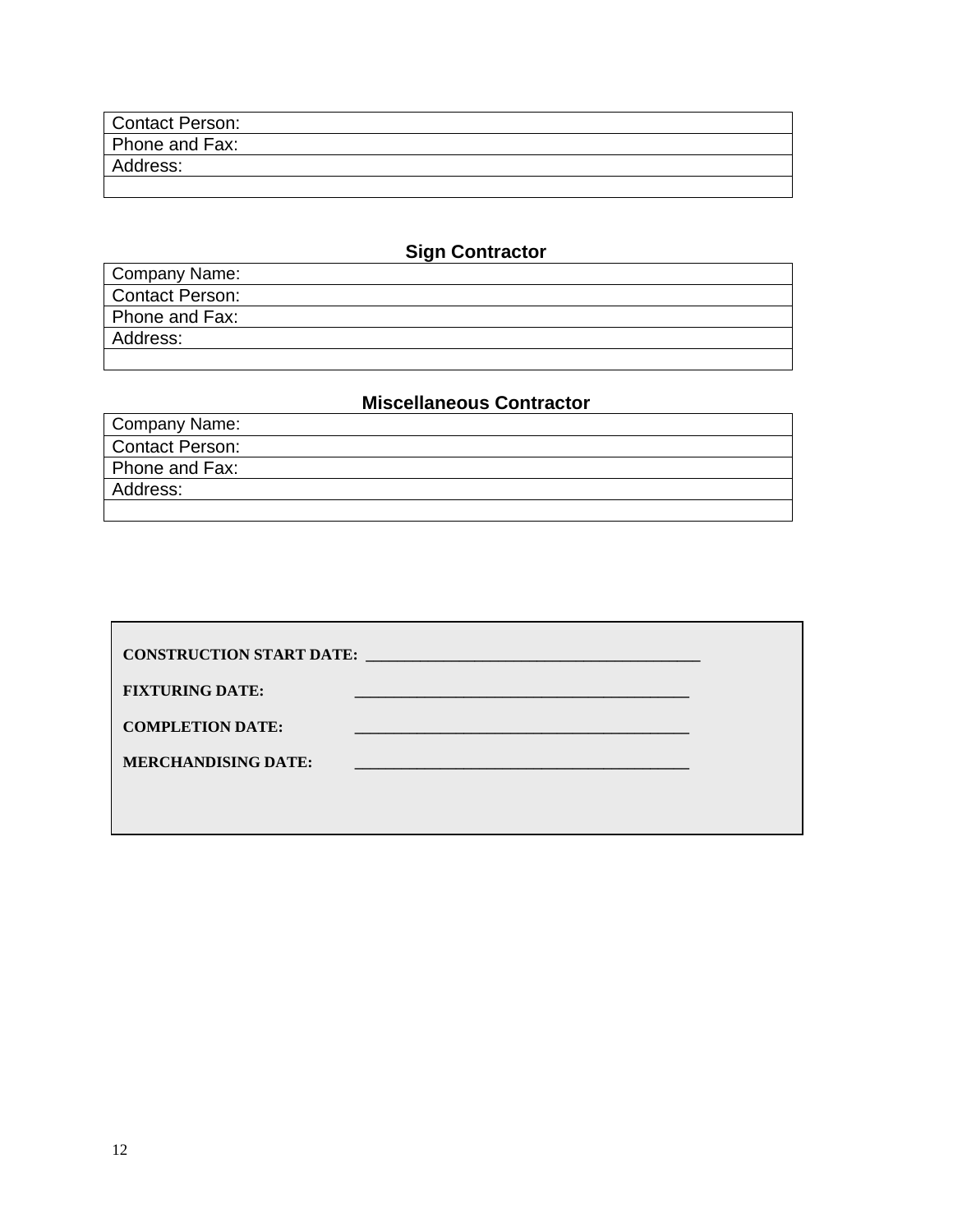## **Contractor Rules & Regulations Package & Mall-Specific Contractor Rules & Regulations Addendum**

#### **ACKNOWLEDGEMENT**

I acknowledge that I have received the entire **Contractor Rules & Regulations Package including Mall-Specific Contractor Rules & Regulations Addendum** and have thoroughly reviewed all items contained herein and agree to comply with all items referenced.

I acknowledge receipt of the keys to the space and assume all responsibility for securing it on a regular basis.

I acknowledge that the Landlord has or will post, within the lawful required period, a notice of nonresponsibility within view of the construction entrance, that shall remain in view of Contractor and subcontractor employees, indicating that the Landlord shall not be responsible for any claims whatsoever arising from the work of improvement, including demo, erection or construction within the building or for materials or labor used. I acknowledge that not the Landlord, but the tenant remains fully liable for payment of all such work completed.

| <b>Contractor Company Name</b>           |              |
|------------------------------------------|--------------|
| <b>Contractor Representative (Print)</b> | <b>Title</b> |
| Representative Signature                 | Date         |
| <b>Mall Name</b>                         |              |
| Mall Representative (Print)              | <b>Title</b> |
| Mall Representative Signature            | Date         |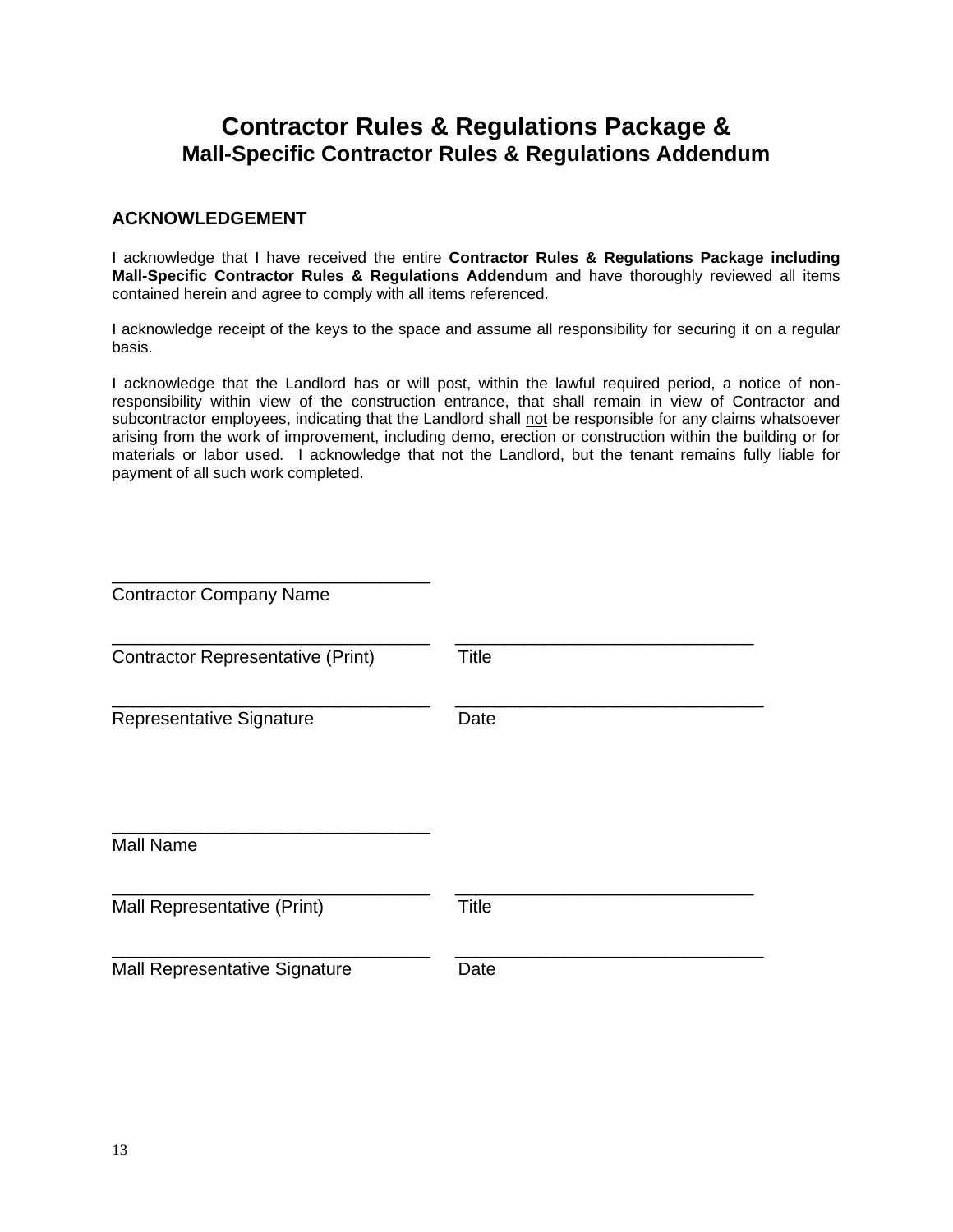## **Required Survey of Communication Lines Within Tenant Space**

All Tenant spaces have communication lines for both Fire Alarm and HVAC controls that run through them and are connected to devices within the space. **Before any demo** to equipment and wiring is performed, your space needs to be surveyed by our required contractors to ensure no damage to our systems occurs as well as to ensure we don't compromise the integrity of our Life Safety Systems. Please note these companies will need some advance notice and should be called well in advance before mobilizing begins on the project.

**FIRE ALARM Jonathan Layne, Electronic System Sales Representative, Johnson Controls** Office (704)-501-0504 Cell (704)-507-5555 Jon.Layne@JCI.com Secondary Contact for Simplex: John Hargrove 704-519-9008

#### **HVAC EMS**

**Nick Goudoras - Emcor Services Integrated Solutions** Cell: 704-641-0304 Office: 1-800-768-4258 Fax: 866-891-6884 Email: ngoudoras@aircond.com

Failure to have the survey done and in the event of communication loss or system failure it will become the financial responsibility of the contractor to reimburse SouthPark any costs incurred plus 25% for the repair.

General Contractor's Signature

**\_\_\_\_\_\_\_\_\_\_\_\_\_\_\_\_\_\_\_\_\_\_\_\_\_\_\_\_\_\_\_**

**Date**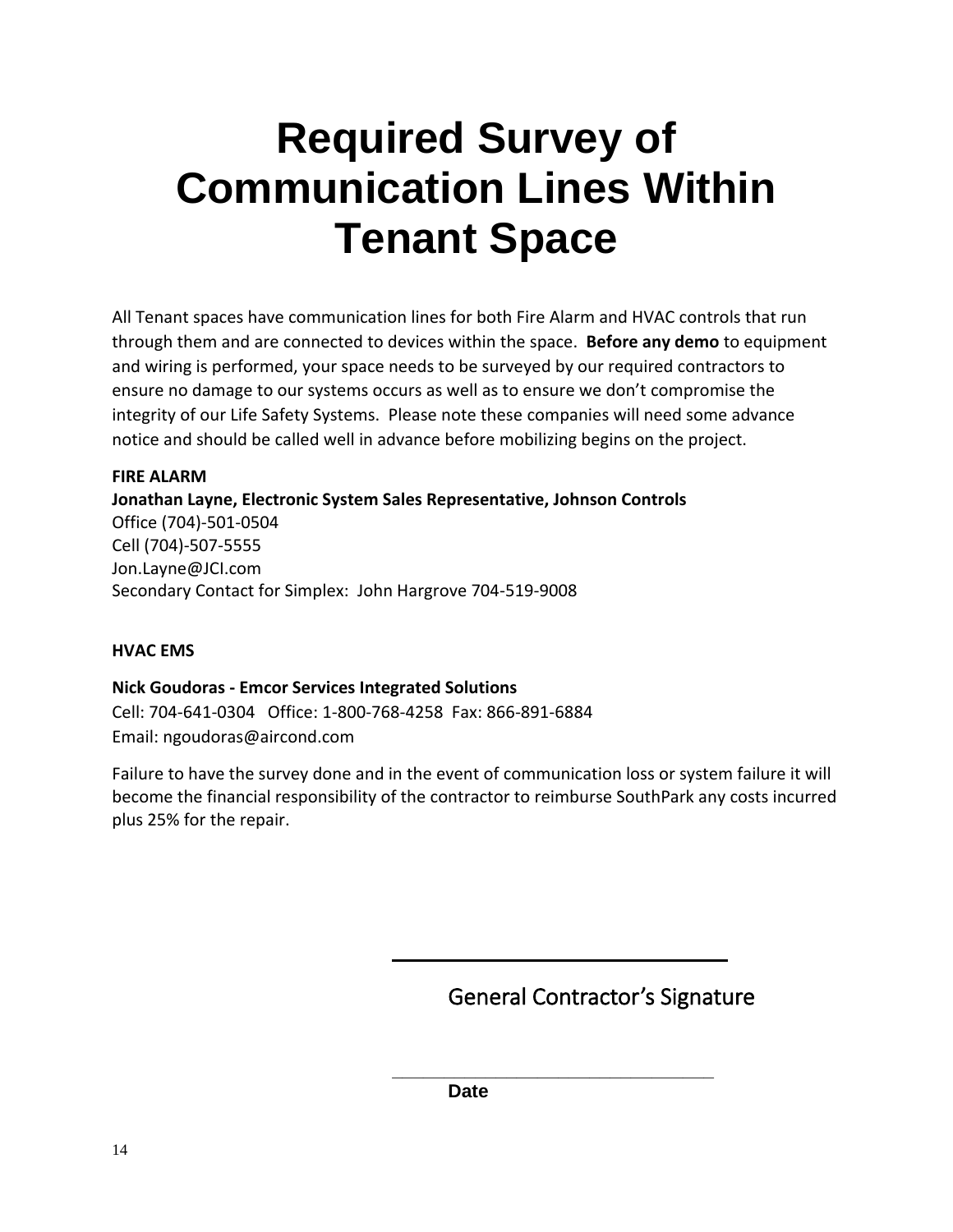

## **Waterproofing**

**The Tenant's Contractor MUST waterproof all wet areas. The required product for waterproofing is Dal-Seal. This waterproofing/anti-fracture membrane is also called Noble TS.** 

**You MUST contact the Operations Director to schedule a water/flood test. Waterproofed area shall be filled with at least 4" of water and stand for a minimum of 1 hour. The Field Tenant Coordinator will then inspect for leaks and sign off on the test. If there are any leaks, this process must be repeated until such time that it is watertight.**

General Contractor's Signature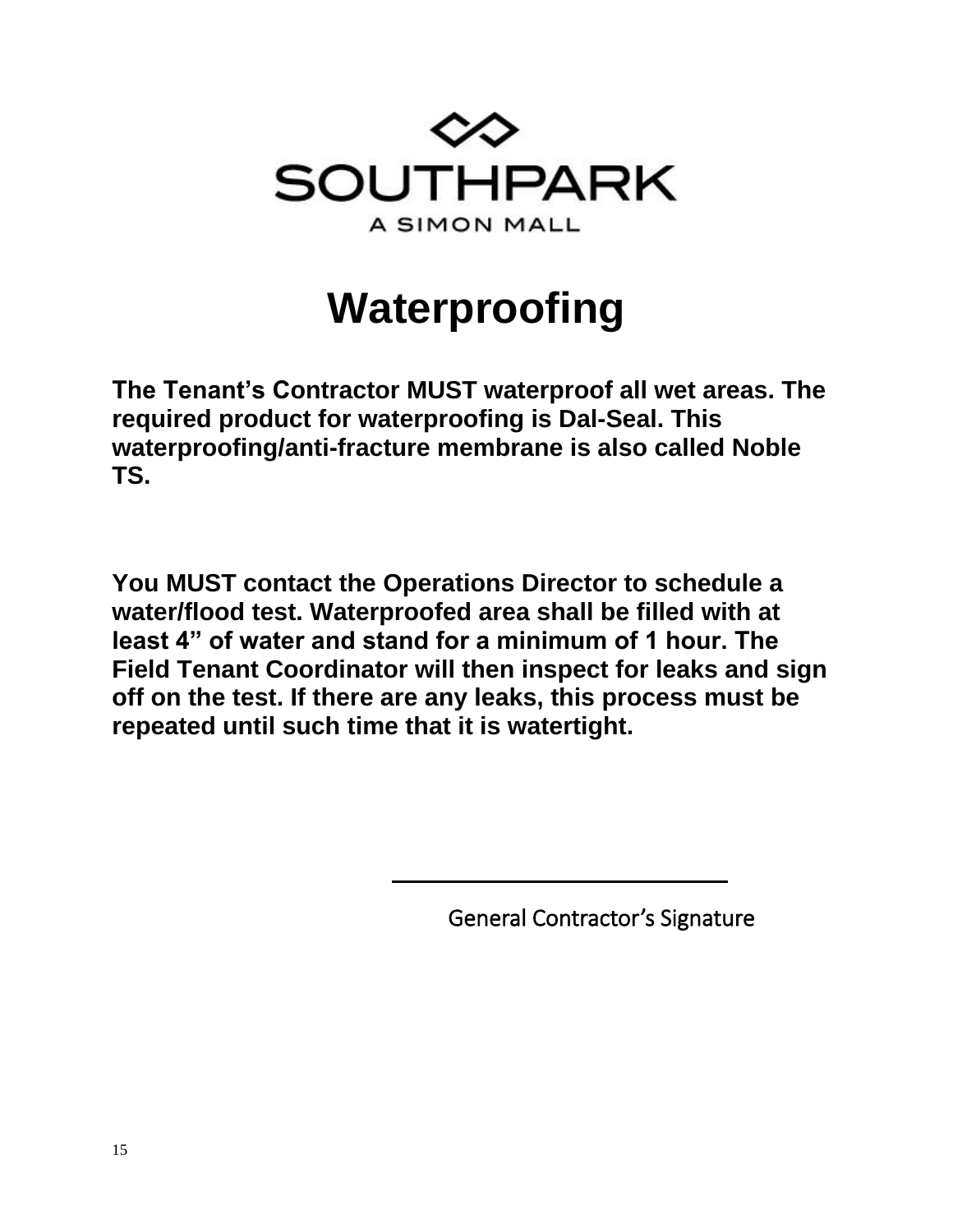#### **1. COPY OF CERTIFICATE OF INSURANCE**

- A. Contractor shall, at all times during the term of the works(s), at Contractor's sole cost and expense, obtain and maintain the following policies of insurance, naming the Owner Parties as "additional insured", which shall provide the Owner Parties are additional insured with respect to liability arising out of Contractor's ongoing and completed operations. Contractor shall provide notice to Owner immediately upon receipt of any notice received by the Contractor from its' insurance carrier advising of non-renewal or cancellation of the policies required under this Agreement.
- B. All policies of insurance required of Contractor under this Agreement shall be obtained from reputable insurers licensed to do business in the state where the Shopping Center is located and have an A.M. Best rating of at least A- VIII. A legally enforceable Certificate of Insurance on all insurance policies required of Contractor under this Agreement shall be deposited with Owner promptly on or before the commencement of the term of this Agreement. Any insurance provided by Owner Parties shall be strictly excess, secondary and non-contributory of the insurance coverage provided by Contractor.

(a) **Commercial General Liability -** with a limit not less than \$2,000,000 (\$5,000,000 if any portion of the services to be performed by Contractor hereunder involves or affects in any way the roof of the Shopping Center) for each occurrence and a \$2,000,000 (\$5,000,000 if any portion of the services to be performed by Contractor hereunder involves or affects in any way the roof of the Shopping Center) general aggregate limit.

(i) An endorsement that includes property damage coverage for property in the care, custody or control of the Contractor.

(ii) In the instances where Contractor's services include the use of "pollutants" as defined by the General Liability policy, the policy must include an endorsement removing the absolute pollution exclusion and adding broadened pollution coverage for bodily injury and property damage resulting from the discharge, dispersal, seepage, migration, release or escape of "pollutants" as defined by the General Liability policy, and providing coverage on behalf of the "additional insured", including ongoing and completed operations.

(b) **Commercial Automobile Liability -** in the amount of \$1,000,000 combined single limit for bodily injury and property damage, covering all owned, non-owned, or hired automobiles used in the course of the Contractor's business.

(c) **Worker's Compensation -** in compliance with any and all statutes requiring such coverage in the state where the work is being performed.

(d) **Employer's Liability -** in a minimum amount of \$1,000,000 each accident, \$1,000,000 each employee, \$1,000,000 policy aggregate.

(f) Such other insurance as may be required from time to time by Owner.

## **The Certificate should name the following as "Additional Insured."**

SOUTHPARK MALL LIMITED PARTNERSHIP, a North Carolina limited partnership, its Managing Agent, Simon Property Group, Inc., and their respective officers, directors, shareholders, members, partners, parents, subsidiaries, related and affiliated entities, agents, servants, and employees.

#### **Certificate Holder:**

SouthPark Mall LP 4400 Sharon Road Charlotte, NC 28211